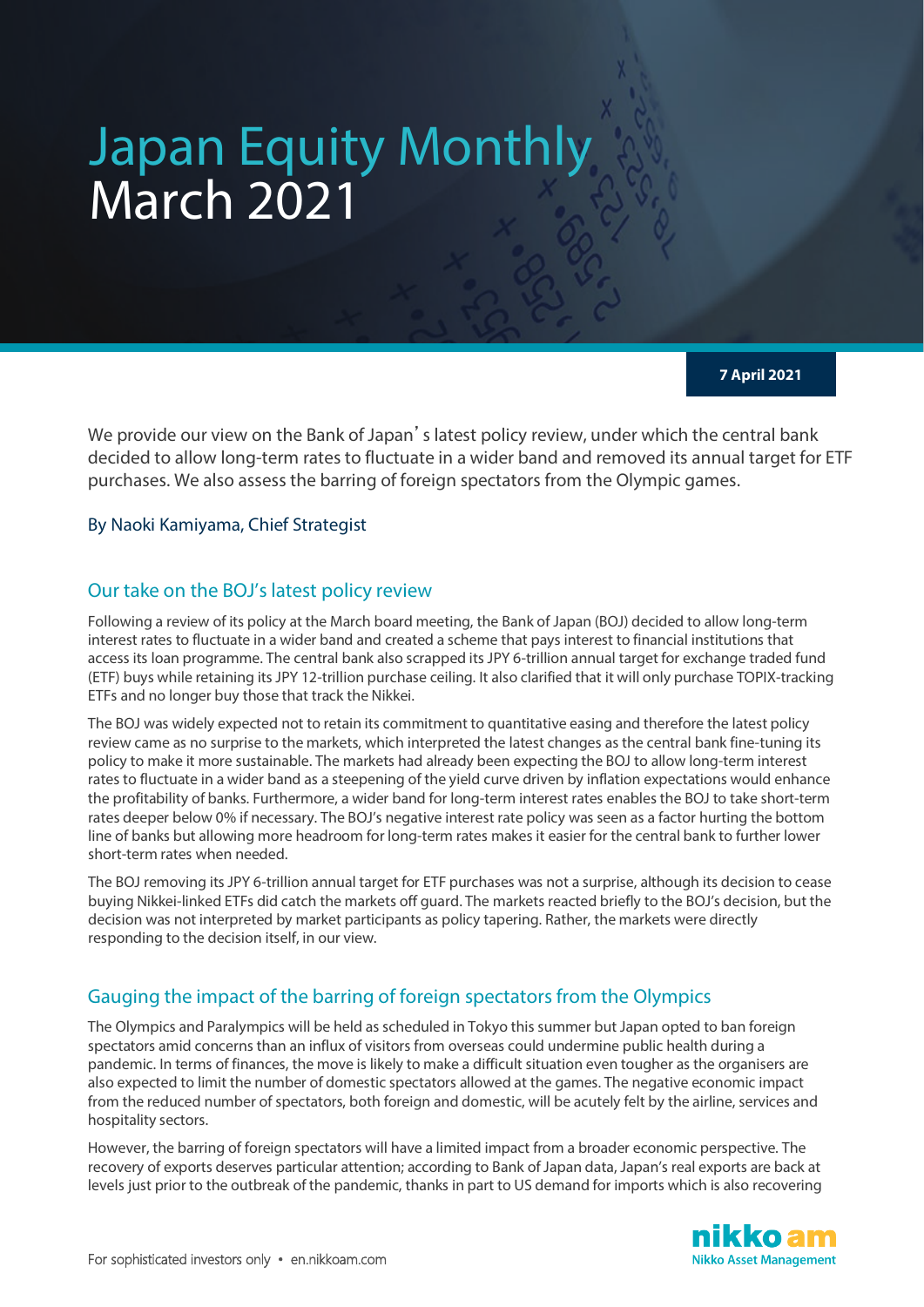

strongly. Japan's robust exports can fill some of the excessive capacity that has been built up over the past few years in anticipation of a surge in inbound tourism accompanying the Olympics.

Domestic tourism is another factor that could partially offset excessive capacity. Domestic tourism actually has a much larger impact on the economy relative to inbound tourism. Domestic tourists may not be able to fully make up for the lack of foreign visitors, but the hospitality and service sectors would be able to enjoy sustained demand over a longer term, instead of a one-off jump in demand generated by foreign visitors followed by withdrawal once the Olympics end. That said, the government will have to bring the spread of the coronavirus under better control and ramp up its vaccination efforts to reap the benefits of domestic tourism.

## Market: Japan equities remain on an uptrend

The Japanese equity market rose in March, with the TOPIX (w/dividends) rising 5.71% on-month and the Nikkei 225 (w/dividends) climbing 1.35%. Although increased uncertainty around the global economic recovery hung over the market as more infectious variants of COVID-19 became more widespread in areas such as Europe, Japanese equities generally moved upward during the month. Stocks were supported by expectations surrounding the US economy after additional stimulus measures were passed and the Fed indicated that it would continue its zerointerest rate policy for the longer term. The continued roll-out of COVID-19 vaccinations also bolstered hopes for a normalization of the economy. Of the 33 Tokyo Stock Exchange sectors, 29 sectors rose, with Marine Transportation, Iron & Steel, and Electric Power & Gas posting the strongest gains. In contrast, only four sectors declined, including Mining, Land Transportation, and Air Transportation.

#### **Exhibit 1: Major indices**

|                        | 1-mth   | 3-mth   | $6$ -mth | 1-yr    | $5 - yr$ |
|------------------------|---------|---------|----------|---------|----------|
| Index                  |         |         |          |         |          |
|                        |         |         |          |         |          |
| Nikkei 225             | 0.7%    | 6.3%    | 25.9%    | 54.2%   | 75%      |
|                        |         |         |          |         |          |
| JGB Yield (%pt)        | $-0.07$ | $+0.07$ | $+0.08$  | $+0.10$ | $+0.17$  |
| <b>JPY/USD</b>         | 3.8%    | 7.4%    | 4.7%     | 1.9%    | 4%       |
|                        |         |         |          |         |          |
| <b>JPY/EUR</b>         | 0.9%    | 2.6%    | 4.9%     | 9.2%    | 6%       |
|                        |         |         |          |         |          |
| <b>MSCI World</b>      | 3.1%    | 4.5%    | 18.8%    | 51.8%   | 68%      |
| <b>TOPIX</b>           | 4.8%    | 8.3%    | 20.2%    | 39.3%   | 46%      |
|                        |         |         |          |         |          |
| <b>TPX-100 (Large)</b> | 3.7%    | 7.8%    | 22.5%    | 38.7%   | 48%      |
| TPX-400 (Mid)          | 6.3%    | 9.4%    | 18.7%    | 41.8%   | 42%      |
|                        |         |         |          |         |          |
| <b>TPX-Small</b>       | 7.2%    | 8.0%    | 11.5%    | 34.5%   | 44%      |
|                        |         |         |          |         |          |

Source: Bloomberg, as at 31 March 2021

### **Exhibit 2: Valuation and indicators**

| Valuation<br>/indicator | Mth-<br>end | 3-mth | 6-mth | $1 - yr$ | 5-yr |
|-------------------------|-------------|-------|-------|----------|------|
| <b>TOPIX</b>            |             |       |       |          |      |
| Div. Yield (e)          | 1.9%        | 2.0%  | 2.2%  | 2.7%     | 2.3% |
| Price/Earn (e)          | 21.2        | 23.4  | 21.6  | 14.2     | 13.0 |
| Price/Book              | 1.4         | 1.3   | 1.2   | 1.0      | 1.1  |
| <b>Daily Turnover</b>   | 69          | 57    | 53    | 50       | 48   |
| Market Cap.             | 729         | 676   | 602   | 559      | 509  |
| <b>MSCI World</b>       |             |       |       |          |      |
| Div. Yield (e)          | 1.9%        | 1.9%  | 2.1%  | 2.5%     | 2.7% |
| Price/Earn (e)          | 21.2        | 25.4  | 24.1  | 20.2     | 16.8 |
| Price/Book              | 2.9         | 2.8   | 2.5   | 2.2      | 2.0  |

(e) stands for consensus estimates by Bloomberg.

Turnover and market cap in JPY trillion.

Source: Bloomberg, as at 31 March 2021

#### **Exhibit 3: Major market indices**



**USD/JPY**



Source: Bloomberg, as at 31 March 2021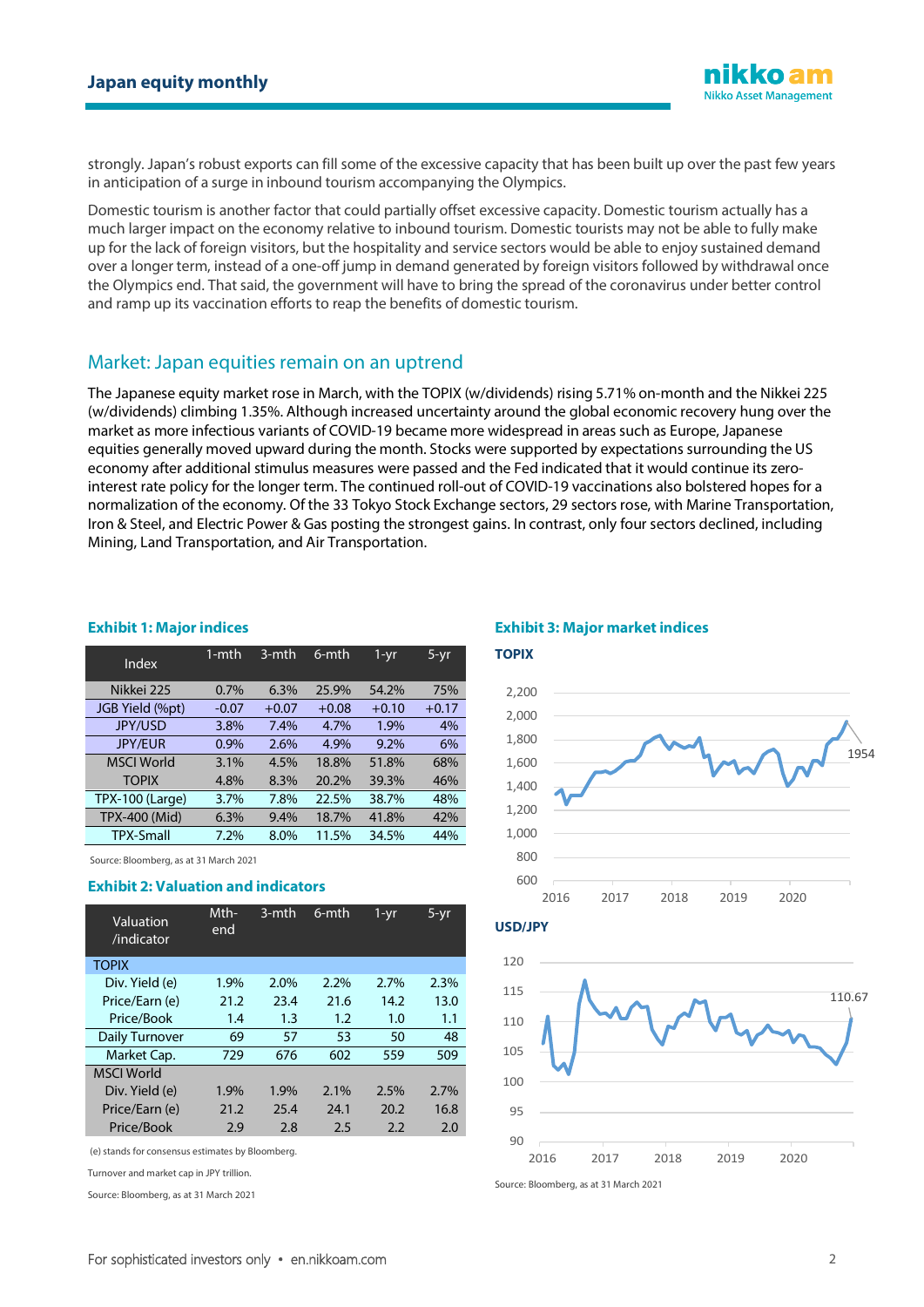**Important information:** This document is prepared by Nikko Asset Management Co., Ltd. and/or its affiliates (Nikko AM) and is for distribution only under such circumstances as may be permitted by applicable laws. This document does not constitute personal investment advice or a personal recommendation and it does not consider in any way the objectives, financial situation or needs of any recipients. All recipients are recommended to consult with their independent tax, financial and legal advisers prior to any investment.This document is for information purposes only and is not intended to be an offer, or a solicitation of an offer, to buy or sell any investments or participate in any trading strategy. Moreover, the information in this document will not affect Nikko AM's investment strategy in any way. The information and opinions in this document have been derived from or reached from sources believed in good faith to be reliable but have not been independently verified. Nikko AM makes no guarantee, representation or warranty, express or implied, and accepts no responsibility or liability for the accuracy or completeness of this document. No reliance should be placed on any assumptions, forecasts, projections, estimates or prospects contained within this document. This document should not be regarded by recipients as a substitute for the exercise of their own judgment. Opinions stated in this document may change without notice.

In any investment, past performance is neither an indication nor guarantee of future performance and a loss of capital may occur. Estimates of future performance are based on assumptions that may not be realised. Investors should be able to withstand the loss of any principal investment. The mention of individual securities, sectors, regions or countries within this document does not imply a recommendation to buy or sell.

Nikko AM accepts no liability whatsoever for any loss or damage of any kind arising out of the use of all or any part of this document, provided that nothing herein excludes or restricts any liability of Nikko AM under applicable regulatory rules or requirements.

All information contained in this document is solely for the attention and use of the intended recipients. Any use beyond that intended by Nikko AM is strictly prohibited.

Japan: The information contained in this document pertaining specifically to the investment products is not directed at persons in Japan nor is it intended for distribution to persons in Japan. Registration Number: Director of the Kanto Local Finance Bureau (Financial Instruments firms) No. 368 Member Associations: The Investment Trusts Association, Japan/Japan Investment Advisers Association.

United Kingdom and rest of Europe: This document is communicated by Nikko Asset Management Europe Ltd, which is authorised and regulated in the United Kingdom by the Financial Conduct Authority (the FCA) (FRN 122084). This document constitutes a financial promotion for the purposes of the Financial Services and Markets Act 2000 (as amended) (FSMA) and the rules of the FCA in the United Kingdom, and is directed at professional clients as defined in the FCA Handbook of Rules and Guidance.

United States: This document may not be duplicated, quoted, discussed or otherwise shared without prior consent. Any offering or distribution of a Fund in the United States may only be conducted via a licensed and registered broker-dealer or a duly qualified entity. Nikko Asset Management Americas, Inc. is a United States Registered Investment Adviser.

Singapore: This document is for information to institutional investors as defined in the Securities and Futures Act (Chapter 289), and intermediaries only. Nikko Asset Management Asia Limited (Co. Reg. No. 198202562H) is regulated by the Monetary Authority of Singapore.

Hong Kong: This document is for information to professional investors as defined in the Securities and Futures Ordinance, and intermediaries only. The contents of this document have not been reviewed by the Securities and Futures Commission or any regulatory authority in Hong Kong. Nikko Asset Management Hong Kong Limited is a licensed corporation in Hong Kong.

Australia: This document is issued in Australia by Nikko AM Limited (ABN 99 003 376 252, AFSL 237563). It is for the use of wholesale clients, researchers, licensed financial advisers and their authorised representatives only.

New Zealand: This document is issued in New Zealand by Nikko Asset Management New Zealand Limited (Company No. 606057, FSP22562). It is for the use of wholesale clients, researchers, licensed financial advisers and their authorised representatives only.

Kingdom of Bahrain: The document has not been approved by the Central Bank of Bahrain which takes no responsibility for its contents. No offer to the public to purchase the Strategy will be made in the Kingdom of Bahrain and this document is intended to be read by the addressee only and must not be passed to, issued to, or shown to the public generally.

Kuwait: This document is not for general circulation to the public in Kuwait. The Strategy has not been licensed for offering in Kuwait by the Kuwaiti Capital Markets Authority or any other relevant Kuwaiti government agency. The offering of the Strategy in Kuwait on the basis a private placement or public offering is, therefore, restricted in accordance with Decree Law No. 7 of 2010 and the bylaws thereto (as amended). No private or public offering of the Strategy is being made in Kuwait, and no agreement relating to the sale of the Strategy will be concluded in Kuwait. No marketing or solicitation or inducement activities are being used to offer or market the Strategy in Kuwait.

Kingdom of Saudi Arabia: This document is communicated by Nikko Asset Management Europe Ltd (Nikko AME), which is authorised and regulated by the Financial Services and Markets Act 2000 (as amended) (FSMA) and the rules of the Financial Conduct Authority (the FCA) in the United Kingdom (the FCA Rules). This document should not be reproduced, redistributed, or sent directly or indirectly to any other party or published in full or in part for any purpose whatsoever without a prior written permission from Nikko AME.

This document does not constitute investment advice or a personal recommendation and does not consider in any way the suitability or appropriateness of the subject matter for the individual circumstances of any recipient. In providing a person with this document, Nikko AME is not treating that person as a client for the purposes of the FCA Rules other than those relating to financial promotion and that person will not therefore benefit from any protections that would be available to such clients.